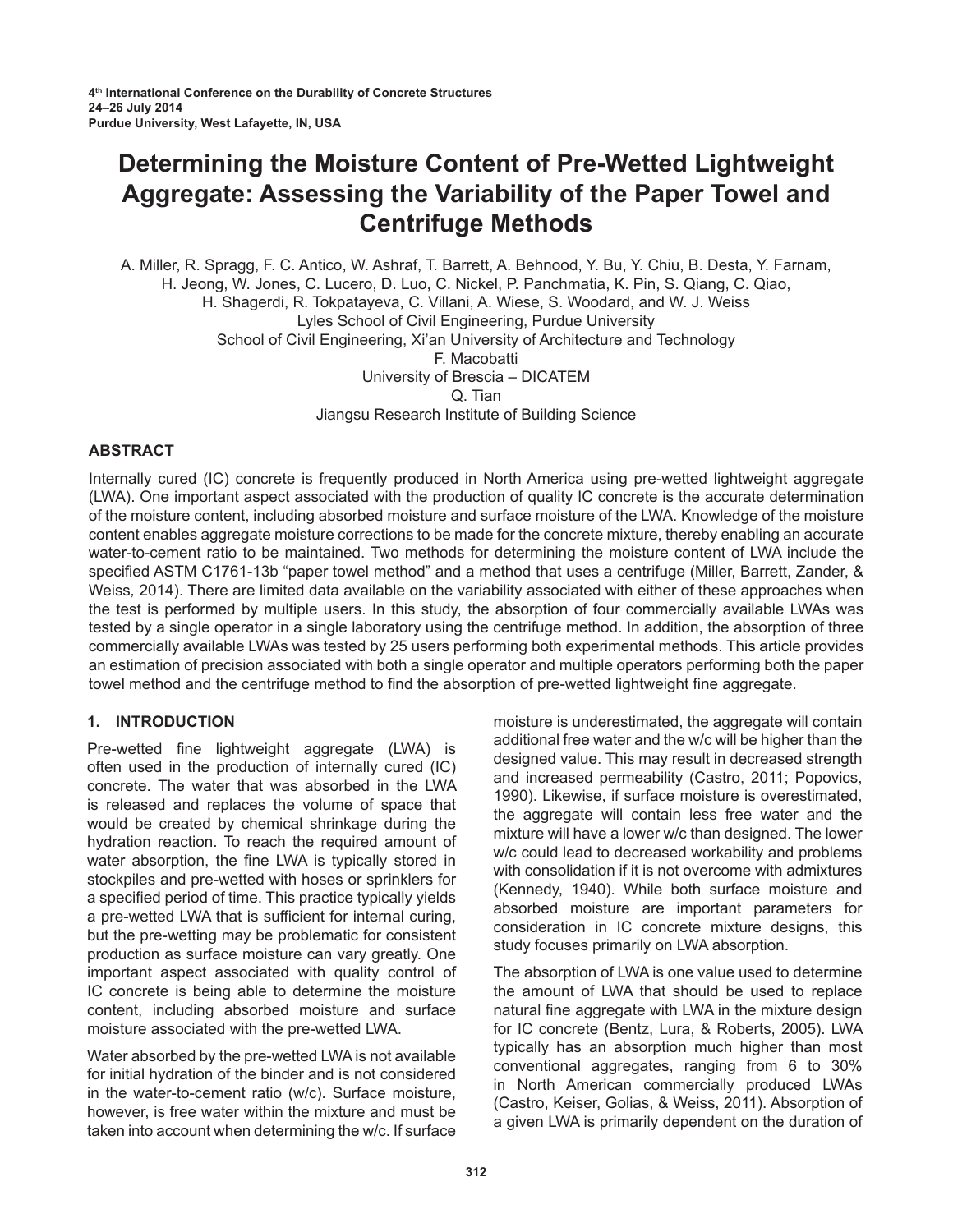pre-wetting, but may be influenced by environmental conditions as well (i.e., temperature, humidity, wind, precipitation, and moisture gradients within a stockpile), which may cause sections of the stockpile to dry while others may not. Because of these factors, absorption and surface moisture of LWA can vary greatly from day to day. This increases the potential for errors to be made when adjusting the batch water for free moisture in the system during production.

While it is possible to adjust the concrete mixture design for the measured absorption on the day of production, it is frequently more practical to hold the volume of LWA constant in the concrete mixture design and allow for the absorption measured the day of the cast to exceed the design value. This method assures that the system still contains enough internal curing water as per the Bentz equation while also protecting the same paste volume (Bentz & Snyder, 1999).

For IC concrete design and field batching, it is important that: (1) 24 h aggregate absorption can be accurately determined for the mixture design, and (2) measured absorption of aggregate can be determined prior to batching concrete to assure design absorption has been reached or exceeded. Adjustments can then be made to the mixture design if design absorption is not reached, and it may be necessary to adjust for specific gravity changes if the aggregate has absorbed more or less than the design value so that the proper amount of LWA can be batched and the concrete mixture designs yield as designed. Accurately determining the absorption of LWA is an essential part of implementing IC concrete.

There are several methods that could be used to determine the absorption of LWA. ASTM C1761-13b specifies the use of a method often referred to as the "paper towel method." In this method, pre-wetted fine LWA is dried manually by patting a sample with paper towels until moisture no longer appears on the paper towels. At this time, the aggregate is deemed to be in the pre-wetted, surface-dry condition (ASTM International, 2013). While this method is effective for coarse aggregate, it can be problematic for fine aggregate. It is common for fine material to be trapped in the paper towels and lost during drying. The standard only specifies the use of paper towels that are "commercial grade, either folded type or roll type." This may lead to inconsistencies in measurements due to the varying absorptive capacities of commercial grade paper towels. Some paper towels will inherently absorb fluid from smaller surface pores than others. Another, and potentially larger, source of error may be introduced by the operator of the test. The standard does not specify how hard to press the surface of the aggregate against the paper towel. It is possible to lightly pat the surface of the aggregate with the paper towel and observe no visible moisture on the

towel, but if pressure is applied to the paper towel on the aggregate, it may pull moisture from the surface pores. The demarcation of the pre-wetted surfacedry condition of the aggregate is largely subjective in ASTM C1761-13b, which can lead to discrepancies between multiple people performing the same test on the same aggregate stockpile.

The "centrifuge method" is an alternative test, which has recently been evaluated for internal curing applications (Miller et al., 2014). In this method, a sample of a pre-wetted LWA stockpile is placed in a centrifuge. Surface moisture (free moisture) is then extracted from the aggregate as the centrifuge rotates at 2000 rpm for 3 min. At the conclusion of this 3-min period, the aggregate is considered to be in the pre-wetted surface-dry condition. Whereas the paper towel method depends on absorptive capacity of paper towel used and pressure applied to the paper towel when patting dry, the mechanism of the centrifuge is constant and based on the speed at which it rotates. The centrifuge method will consistently remove water from the surface and from surface pores of the same radius.

There is limited availability of precision and bias for either test. There are no bias statements because no accepted reference values for LWA exist. ASTM C1761- 13b has a statement on pooled single operator single laboratory standard deviation of 0.3% for absorption. This was determined by testing LWA from four sources after submersion in water for 72 h. The value of 72 h absorption ranged from 9 to 28% for the four aggregates (ASTM International, 2013). The goal of this paper was to provide a similar precision statement to the one listed in ASTM C1761-13b and to provide a statement for multi-user single laboratory precision for both the paper towel method and the centrifuge method.

## **2. EXPERIMENTAL PROGRAM**

The experimentation was broken into two parts. In the first part, the centrifuge method was used by a single user on LWA from four different sources. Aggregate would be pre-wetted by submersion in water at room temperature for 24 h prior to testing. At 24 h, the water is decanted from the aggregate, taking care to avoid loss of fines. The aggregate was stirred to reduce segregation that may have occurred while soaking and decanting. A total of 600 g of the aggregate was then placed in a centrifuge bowl of known mass. The centrifuge bowl was then placed in the centrifuge unit, covered with 4 um filter and lid, and tightened into place. The centrifuge was then powered on and the test was run for 3 min at a speed of 2000 rpm. The mass of the bowl and pre-wetted surface-dry aggregate was then recorded. The aggregate was then oven-dried to constant mass  $(\pm 0.1 \text{ g})$  at 105°C,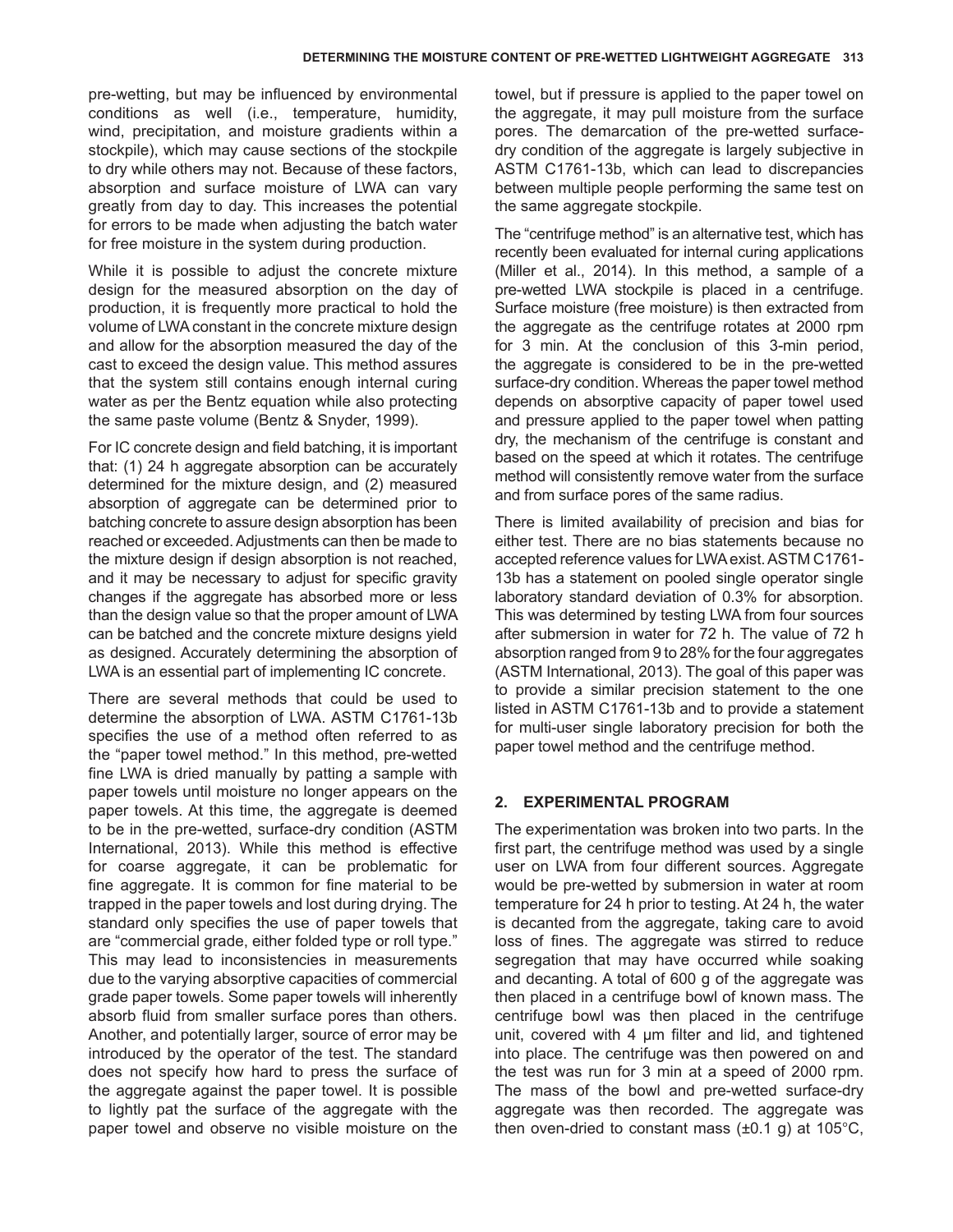and the mass of oven-dry aggregate was recorded. Absorption was then calculated using Equation (1).

$$
Absorption = \frac{M_{PSD} - M_{OD}}{M_{OD}}
$$
 (1)

In Equation (1),  $M_{PSD}$  refers to the mass of the prewetted surface-dry aggregate and  $M_{OD}$  refers to the mass of the oven-dry aggregate. The pooled single operator standard deviation of absorption for one laboratory could then be determined and compared to that of the paper towel method.

In the second part of this study, multiple operator single laboratory precision data were to be obtained from 25 users. For this portion, the test method procedure was not explained or taught to the operators. Each operator was provided with a copy of ASTM C1761- 13b and a copy of the procedure for the centrifuge method as described by Miller et al. Each operator was provided with access to all materials and tools listed in the specifications. For safety, each operator was trained on the centrifuge, but no instruction on the method was given. LWA from three different sources was used. Each operator was presented with a pan of unidentified LWA that had been pre-wetted for 24 h. The operator first performed the specified ASTM C1761-13b test for absorption. Water was decanted from the pan containing the LWA sample. A representative sample of 500–750 g was transferred to a non-absorbent surface covered in paper towels. Aggregate was exposed to a gently moving current of air and then surface of the aggregate was patted with paper towels. The aggregate was stirred frequently and the bottom paper towels were to be replaced whenever they became too saturated to absorb moisture. This process was repeated until a clean paper towel no longer showed any sign of moisture after patting the LWA. This mass was recorded as the pre-wetted surface-dry mass. The aggregate was then oven-dried, and the mass of the oven-dry aggregate was recorded. Absorption was calculated using Equation (1).

After performing the paper towel method, the operator then used the centrifuge method to determine the absorption of a separate sample of the same unidentified aggregate. The procedure for the centrifuge method was the same as previously described. The absorption of the LWA was again calculated using the previously described equation.

In addition to obtaining the absorption from the paper towel method and the centrifuge method, test durations were also recorded by each user. For both tests, the beginning of the test was considered to be when the decanted aggregate was separated from the sample for the test. The end of the test was considered to be when the aggregate was placed in the oven for oven drying.

#### **3. RESULTS AND DISCUSSION**

The first experiment sought to establish a comparison of the single operator single laboratory precision of the centrifuge method to the precision listed in ASTM C1761-13b for absorption. Four LWAs from different sources were submerged in water for 24 h and tested using the aforementioned procedure. Each aggregate was tested six times. The results of this testing can be seen in Table 1.

**Table 1.** Results of single operator single laboratory absorption testing using the centrifuge method.

| <b>LWA source</b>                | Average<br>absorption (%) | <b>Standard</b><br>deviation (%) | <b>Coefficient</b><br>of variation |
|----------------------------------|---------------------------|----------------------------------|------------------------------------|
| <b>Buildex</b><br>Marquette      | 20.13                     | 0.43                             | 0.021                              |
| <b>Stalite</b>                   | 8.98                      | 0.06                             | 0.007                              |
| Trinity*<br>Boulder              | 18.84                     | 0.18                             | 0.010                              |
| Utelite                          | 18.38                     | 0.19                             | 0.010                              |
| Pooled standard deviation (%)    |                           | 0.25                             |                                    |
| Average coefficient of variation |                           |                                  | 0.012                              |

\*Formerly TXI

ASTM C1761-13b provides a precision statement for using the paper towel method to test absorption for a single user and single laboratory. The paper towel method has a pooled single operator standard deviation of 0.3% (ASTM International, 2013). The results in Table 1 show that the pooled single operator standard deviation for the centrifuge method is 0.25%.

The second experiment examined precision of both the paper towel method and the centrifuge method for absorption when multiple users perform the test. Three LWAs from different sources were submerged in water for 24 h and tested using the methods outlined in the experimental program section of this paper. Twenty-five operators followed the procedures to the best of their abilities without receiving training on the methods. Absorption results and test duration were then reported for each test, as seen in Table 2.

Neither method has an established precision for multiple users. Following the ASTM C1761-13b standard for the paper towel test, pooled standard deviations were calculated as a measure of precision. The paper towel method saw a multiple user pooled standard deviation of 4.5%, while the centrifuge method had a multiple user pooled standard deviation of 0.45%. This finding is significant, as it shows that the centrifuge method could improve precision between users by an order of magnitude. The average coefficient of variation was also calculated for the three aggregates. Again, the centrifuge was ten times as precise, as the average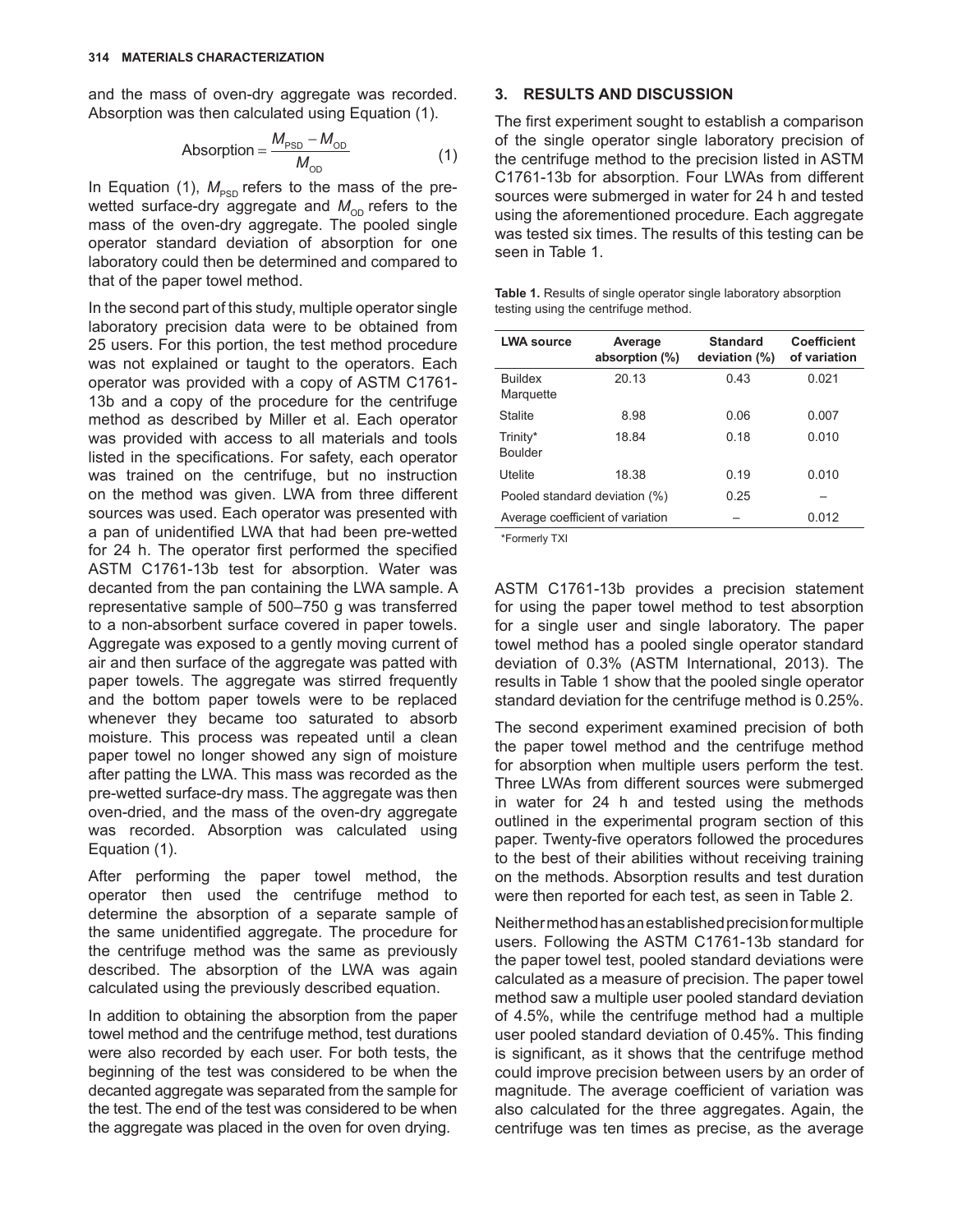**Table 2.** Results from multiple operator single laboratory variability testing for absorption using both the paper towel test (top) and the centrifuge method (bottom).

| <b>LWA source</b>                | Average<br>absorption<br>$(\% )$ | <b>Standard</b><br>deviation<br>(%) | <b>Coefficient</b><br>of variation |  |  |
|----------------------------------|----------------------------------|-------------------------------------|------------------------------------|--|--|
| Paper towel method               |                                  |                                     |                                    |  |  |
| <b>Buildex Marguette</b>         | 21.26                            | 2.26                                | 0.106                              |  |  |
| <b>Stalite</b>                   | 10.51                            | 4.91                                | 0.467                              |  |  |
| Utelite                          | 21.75                            | 5.34                                | 0.246                              |  |  |
| Pooled standard deviation (%)    |                                  | 4.51                                |                                    |  |  |
| Average coefficient of variation |                                  |                                     | 0.273                              |  |  |
| Centrifuge method                |                                  |                                     |                                    |  |  |
| <b>Buildex Marguette</b>         | 20.18                            | 0.56                                | 0.028                              |  |  |
| <b>Stalite</b>                   | 8.47                             | 0.27                                | 0.032                              |  |  |
| Utelite                          | 18.96                            | 0.47                                | 0.025                              |  |  |
| Pooled standard deviation (%)    |                                  | 0.45                                |                                    |  |  |
| Average coefficient of variation |                                  |                                     | 0.028                              |  |  |

coefficient of variation was 0.273 for the paper towel test and 0.028 for the centrifuge method. This shows the average test duration for both the paper towel method and the centrifuge method.

**Table 3.** Observed testing durations for 25 operators performing the paper towel and centrifuge method.

| <b>Testing method</b> | <b>Average duration</b><br>(min) | <b>Standard</b><br>deviation (min) |
|-----------------------|----------------------------------|------------------------------------|
| Paper towel           | 42                               | 132                                |
| Centrifuge            | 12                               | 5.0                                |

Among 25 users, the paper towel method took an average of 42 min, while the centrifuge method took 12 min. This time savings seen by using the centrifuge method is substantial, especially when considering quality control operations while batching IC concrete. A faster, more accurate test like the centrifuge method would allow for absorption verification and moisture corrections to be easily made at the start of each day and throughout the day.

## **4. CONCLUSION**

This article evaluated the use of two methods that are used to determine the absorption of pre-wetted lightweight fine aggregate. Precision data were previously only available for single operator, single laboratory testing using the paper towel method (ASTM C1761-13b) and no data were available for the centrifuge method. The first experiment provided single operator, single laboratory absorption precision data for the centrifuge method so that the two methods could be compared. The results

showed that centrifuge method had a slightly better single operator, single laboratory precision (0.25%) than the paper towel method (0.3%). The second experiment built upon the first, providing multiple operator, single laboratory precision statements for both the paper towel method and the centrifuge method. Twenty-five operators performed both tests. Results from absorption measurements showed the centrifuge method to be approximately 10 times more precise than the paper towel method. In addition, test durations were recorded for both methods. The paper towel method took an average of 42 min to perform, while the centrifuge method averaged 12 min to perform.

The centrifuge method is a potential improvement on the currently specified paper towel method. The experiments performed show that the centrifuge method is slightly more precise for a single user, and is 10 times more precise when multiple operators test absorption on the same pre-wetted LWA. This increase in precision will allow for mixture design and moisture corrections to be made with accuracy, repeatability, and confidence. In addition, the centrifuge method is a considerably more rapid test for determining the moisture properties of pre-wetted LWA. Decreasing the time to perform the test will allow for rapid moisture corrections to be made to IC concrete mixture designs. This article has shown that the centrifuge method may potentially increase the speed and precision of LWA characterization and IC concrete quality control operations.

## **5. Acknowledgments**

This study was made possible with the help of student volunteers from a class offered in the School of Civil Engineering at Purdue University (CE 597 – Recent Advancements in Internal Curing). The experiments discussed in this article were performed in the Pankow Materials Laboratories. The authors acknowledge the support that has made these laboratories and their operation possible.

## **REFERENCES**

- ASTM C1761-13b, 2013, "Standard Specification for Lightwieght Aggregate for Internal Curing of Concrete," *Annual Book of ASTM Standards, 4*(2), ASTM International, West Conshohocken, PA.
- Bentz, D. P., Lura, P., & Roberts, J. W. (2005). Mixture proportioning for internal curing. *Concrete International, 27*(2), 35–40.
- Bentz, D., & Snyder, K. (1999). Protected paste volume in concrete: Extension to internal curing using saturated lightweight fine aggregate. *Cement and concrete research, 29*(11), 1863–1867.